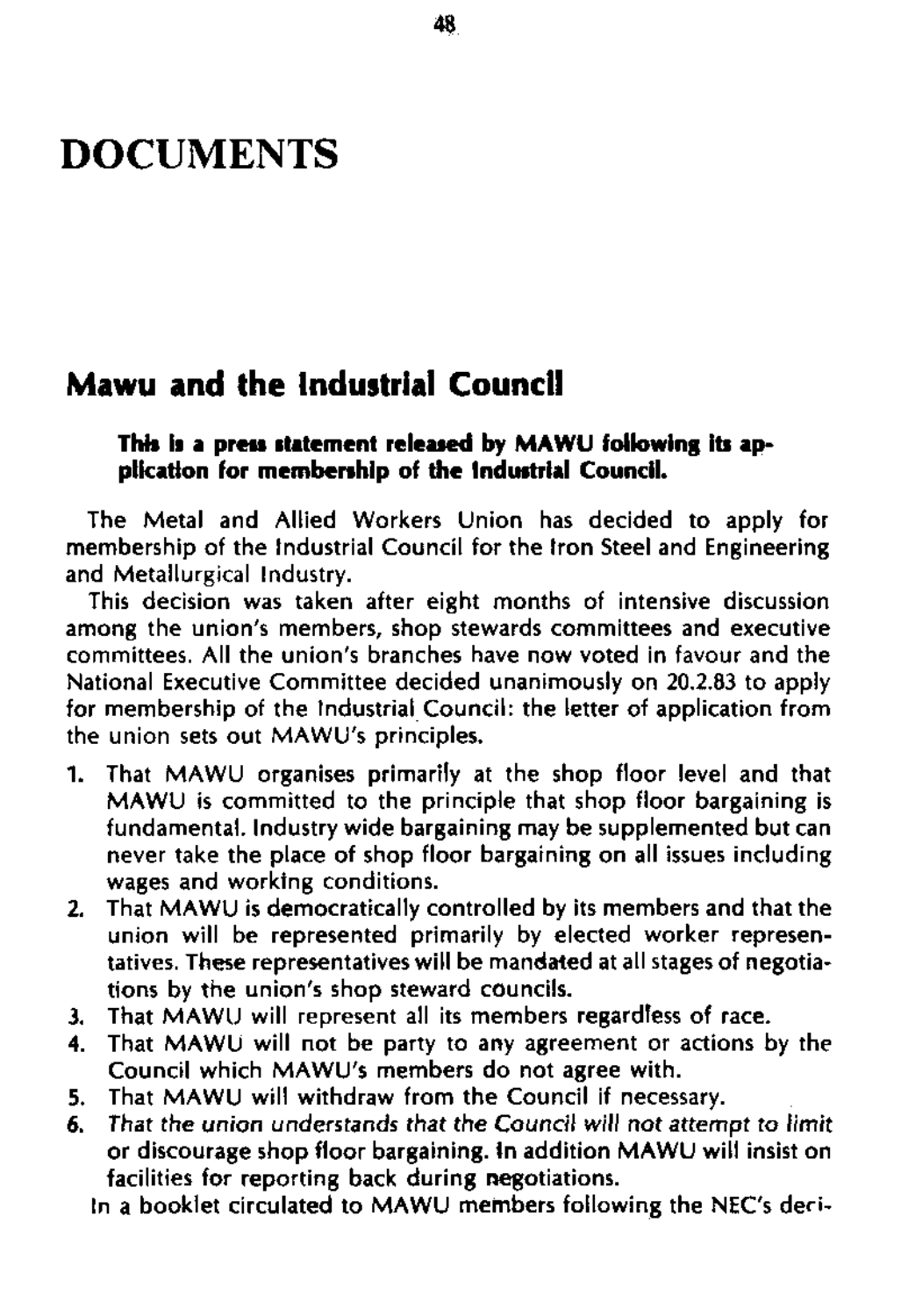sion, MAWU members are warned of the many potential dangers of becoming a member of the Council. Members are warned that MAWU is in a minority in the Council and cannot hope for big gains. So members should not rely on the Council in any way. MAWU remains committed to shop floor organisation as being the most important  $-$  industry-wide organisation is secondary.

Why has MAWU decided to apply?

From the time it was inaugurated in Pietermaritzburg in 1973, the employers — SEIFSA — and the state have repeatedly tried to kill or cripple MAWU. Despite this MAWU has grown into a national union with about 200 organised factories. It is one of the two largest unions in the metal industry and has a mass membership organised factory by factory and concentrated in the main industrial areas of South Africa.

During the wave of strikes in the metal industry in 1981 and 1982, MAWU members made substantial gains until the middle of 1982. A combination of high unemployment, action against migrant workers by the Administration Boards and concentrated action by employers through SEIFSA, allowed employers to strongly resist workers' demands.

MAWU has fully reviewed the events of the past year. All the strikes were over the same issues — wages, pensions, job security and retrenchment. Although the strike wave assumed industry wide proportions the strikes themselves were fragmented. Workers in different factories did not unite in their demands.

MAWU has made various attempts to overcome this problem, as for instance in the campaign on the East Rand against retrenchment: this campaign was conducted through shop steward councils. However it has become clear that MAWU needs a focus around which workers could unite in their demands. Industry wide bargaining is needed for this level of mobilisation of members,

MAWU needs to mobilise its members as a mass union and to unite them across factories. The employers are solidly united behind SEIFSA while the unions are divided along racial, political and occupational lines. Most of the unions have aligned themselves in support of the Industrial Council. So at this time, the Industrial Council will have to be the focus for mobilisation. With 200 organised factories MAWU has to rely more and more on the shop steward councils. The union cannot any longer rely only on the structure in each factory. To dominate the industry MAWU will need to organise a large fraction at least of the 1,000 major factories in the industry out of a total of about 8,000 factories.

So strategies to work as a mass union are of crucial importance. Moreover, the Industrial Council is more and more taking over demands made by MAWU to individual employers. These demands have